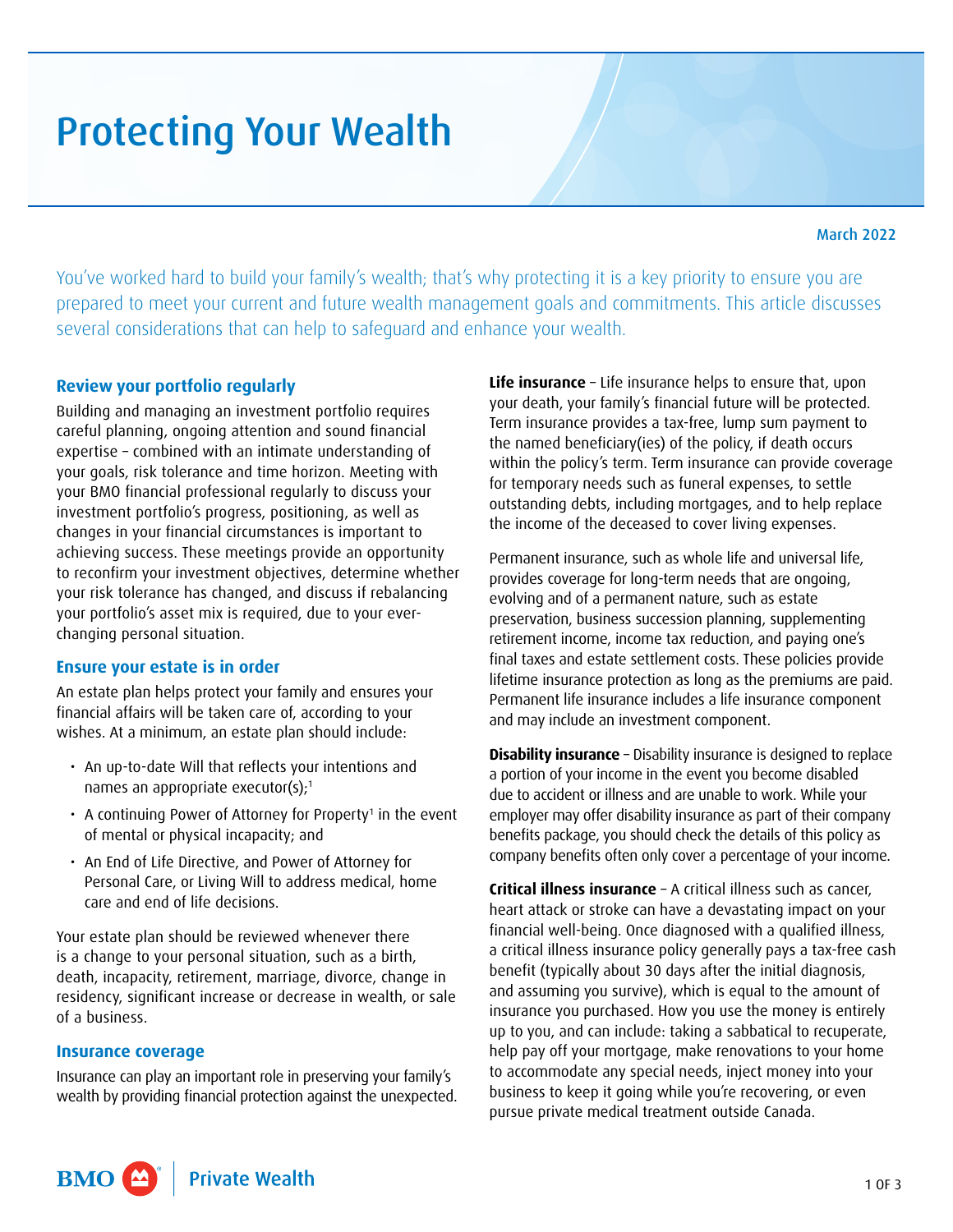<span id="page-1-0"></span>**Long-term care insurance** – The rising cost of longterm care can quickly erode your wealth. Long-term care insurance generally provides a daily tax-free benefit to cover the costs of a nursing home or professional in-home care. To qualify for benefits, a person must be unable to perform two or more Activities of Daily Living ("ADLs"), including bathing, eating, dressing, toileting and transferring (e.g., rising from a chair unassisted).

#### **Establish an emergency fund**

If you're not prepared, an unexpected expense can negatively impact your wealth. By setting money aside in an emergency fund, you'll have funds available to meet life's unanticipated expenses – and reduce the need to rely on credit cards, loans or personal savings; all of which could jeopardize your financial future. Consider keeping at least three to six months' worth of living expenses in your emergency fund. By contributing regularly to a savings account or a Tax-Free Savings Account ("TFSA"), you can work toward building your emergency fund over time. Alternatively, you can make deposits to a non-registered investment account and allocate a portion of the assets to a short-term savings vehicle to have funds readily available if you need them.

#### **Develop a succession plan for your business**

Business owners devote a significant amount of time, energy and, in most cases, their own money to building their business. A business succession plan should detail the business owner's desires with respect to the sale and succession of their business, as well as the disposition of their ownership in the company. This will help to ensure a smooth transition into retirement for the business owner, as well as continuity of the business for employees and customers.

If you plan to pass the business to a family member, it's important to begin discussions well in advance of your retirement, because the chosen individual may not have the required skills, or even the desire to take over the business. On the other hand, if you're selling your business to a competitor or a partner, or bringing on a new employee to groom and take over the business, you want to be sure to extract maximum value from any sale of your business.

There are financial and tax strategies that can be incorporated into a succession plan to help ensure the most profitable exit from your business. For instance, if you plan to transfer the business to family members, consider an estate freeze, which allows you to retain an interest in the business in order to generate a retirement income, while passing any future growth of the business to the next generation.

#### **Consider a marriage contract, especially for second marriages**

While both partners enter marriage with the best of intentions, not every marriage ends happily ever after. Upon divorce, and depending on the circumstances and details of the situation, each divorcing spouse may be entitled to make a claim against one-half of the value of property owned by the other spouse, that was acquired or accumulated during the marriage[.2](#page-2-0) The only property not divisible upon divorce is property received as a gift or inherited during the marriage. To bypass the law, many couples enter into a marriage contract[.3](#page-2-0) A marriage contract is designed to bypass the legal regime of the province from governing financial arrangements and property division between spouses in the event of a marriage breakup. They are legally binding and enforceable agreements which, if drafted properly, provide a viable alternative to litigious court appearances.

Those marrying for the second or third time, especially where children from previous relationships are involved, may be particularly suited for a marriage contract. These individuals are often conscious of the need to specify the manner in which their finances and property will be shared or divided in the event of divorce, based on their wishes and intentions, and not on provincial statutory law.

If marriage is in your future, and you're concerned about protecting your assets in the event of divorce, it's important to consider a marriage contract.

#### **Develop a wealth management plan**

One of the most effective ways to safeguard your prosperity is through wealth planning. After conducting an in-depth discovery process that considers both your current and future wealth goals and obligations, your BMO financial professional will work with you to develop a wealth management plan that provides reassurance that all your priorities have been considered and addressed. The benefits of having a comprehensive wealth management plan include:

- Makes the most of your assets;
- Helps protect your assets;
- Helps ensure your wealth ends up in the right hands, as you intended;
- Employs tax-efficient strategies in every area of your financial dealings;
- Sets out a plan to achieve a comfortable retirement;
- Factors in the unexpected; and
- Ensures your loved ones will be taken care of now and in the future.